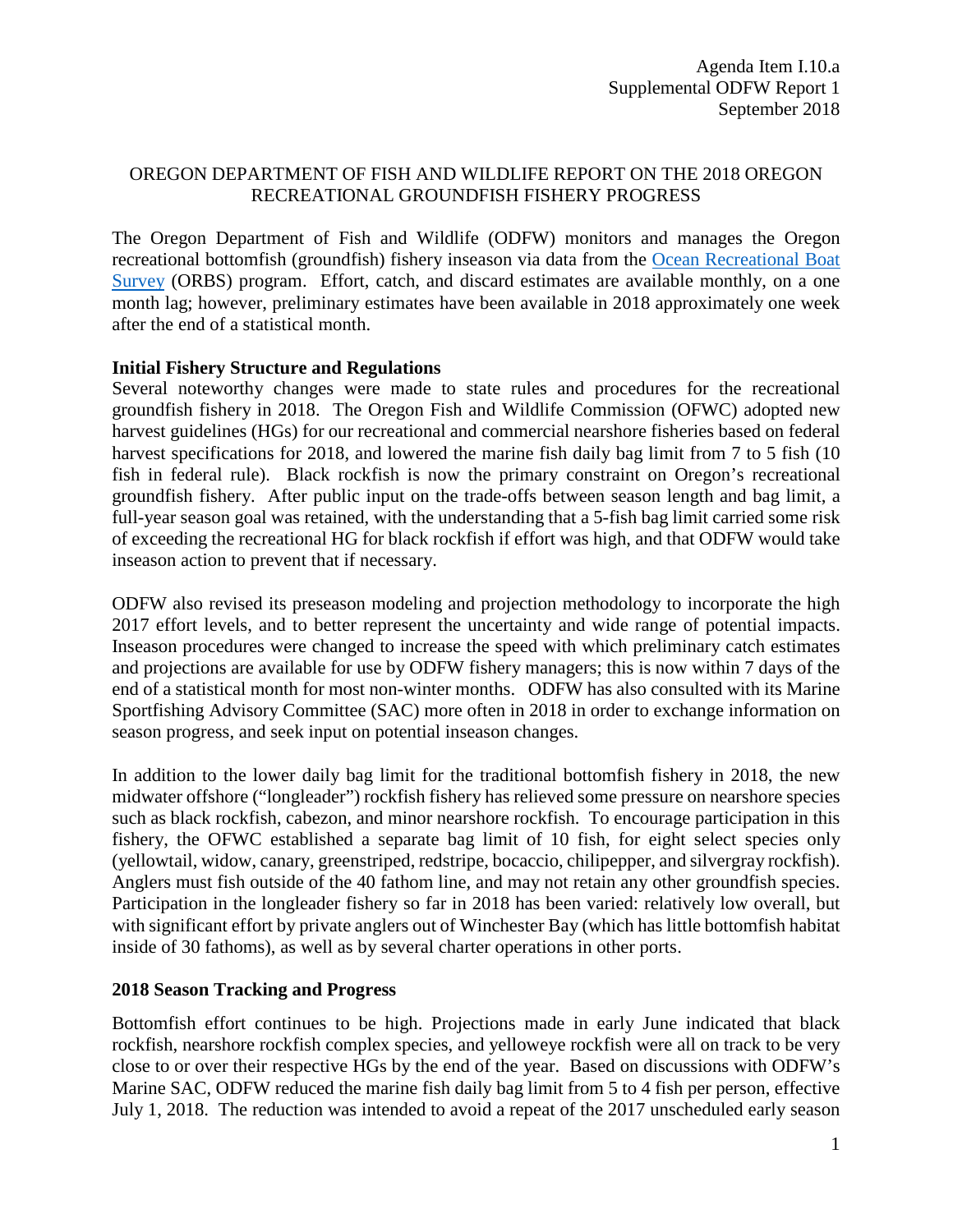closure which had severe negative impacts to coastal communities in Oregon, and to hopefully preserve the fall all-depth opportunity scheduled to begin on October 1.

ODFW reviewed preliminary sampling data weekly during August, as catch accumulates rapidly during this high-effort period. Early indications were that black rockfish catch rates had dropped and there was no longer any risk to the HG. For cabezon, although retention was only allowed beginning on July 1, preliminary data showed high encounter rates and a relatively high average weight of sampled fish. Based on projections made in mid-month, cabezon was closed to retention on August 17 in order to ensure that total impacts, including mortality from released fish through the end of the year, remain under the recreational HG, and pose no risk to the 2018 annual catch limit (ACL). This was the shortest ever recreational cabezon season in Oregon (seven weeks).

ODFW received preliminary data for the full month of August (through September 2) on September 8. Table 1 shows current estimates and full-year projections based on those data and status quo management measures.

| <b>Species</b>            | <b>Through</b>        | <b>Year End</b>  | <b>OR Rec. Harvest</b> |
|---------------------------|-----------------------|------------------|------------------------|
|                           | Sept $2 \text{ (mt)}$ | Projections (mt) | Guideline (mt)         |
| <b>Black Rockfish</b>     | 238.1                 | 292.3            | 381.5                  |
| Cabezon                   | 13.06                 | 13.3             | 16.1                   |
| <b>Nearshore Rockfish</b> | 27.15                 | 32.5             | 32.8                   |
| Complex                   |                       |                  |                        |
| Yelloweye Rockfish        | 3.06                  | 3.4              | 3.0                    |

Table 1. Current and projected impacts in Oregon recreational fisheries, based on data through September 2, 2018 and status quo regulations

Following preliminary indications in late August that yelloweye rockfish was tracking high, ODFW considered moving our bottomfish fishery in from 30 to 20 fathoms. ODFW consulted the Marine SAC on August 30 to discuss the preliminary information and potential inseason changes. SAC members reported that moving the depth restriction line in to 20 fathoms would be highly disruptive to many ports, cutting off access to important fishing grounds, reducing or eliminating opportunity. ODFW weighed this input against the expected savings of approximately 0.1 mt of yelloweye rockfish mortality, and concluded that the potential benefit did not outweigh the costs to fishing communities and that implementing the restriction in this situation would not be consistent with the National Standard 8 guidance to minimize adverse economic impacts; therefore, no change has been made to the 30 fathom depth restriction.

Marine SAC members also provided ODFW with information on the potential impacts of inseason depth restrictions later this year, highlighting the importance of the fall all-depth opportunity when Oregon's recreational fishery opens to all depths on October 1: charter offices already have quite a few trips booked for that time, and private anglers plan trips for that opportunity as well.

Finally, most SAC members and many others have requested that ODFW raise the daily bag limit back to 5 fish if possible, since black rockfish attainment is now projected to be well under the recreational HG. One charter office reported the cancellation of a number of bookings due to the reduced bag limit, and many others report that their customers who went out were unhappy with the small amount of fish they could keep, and wouldn't come again with such a low limit. ODFW